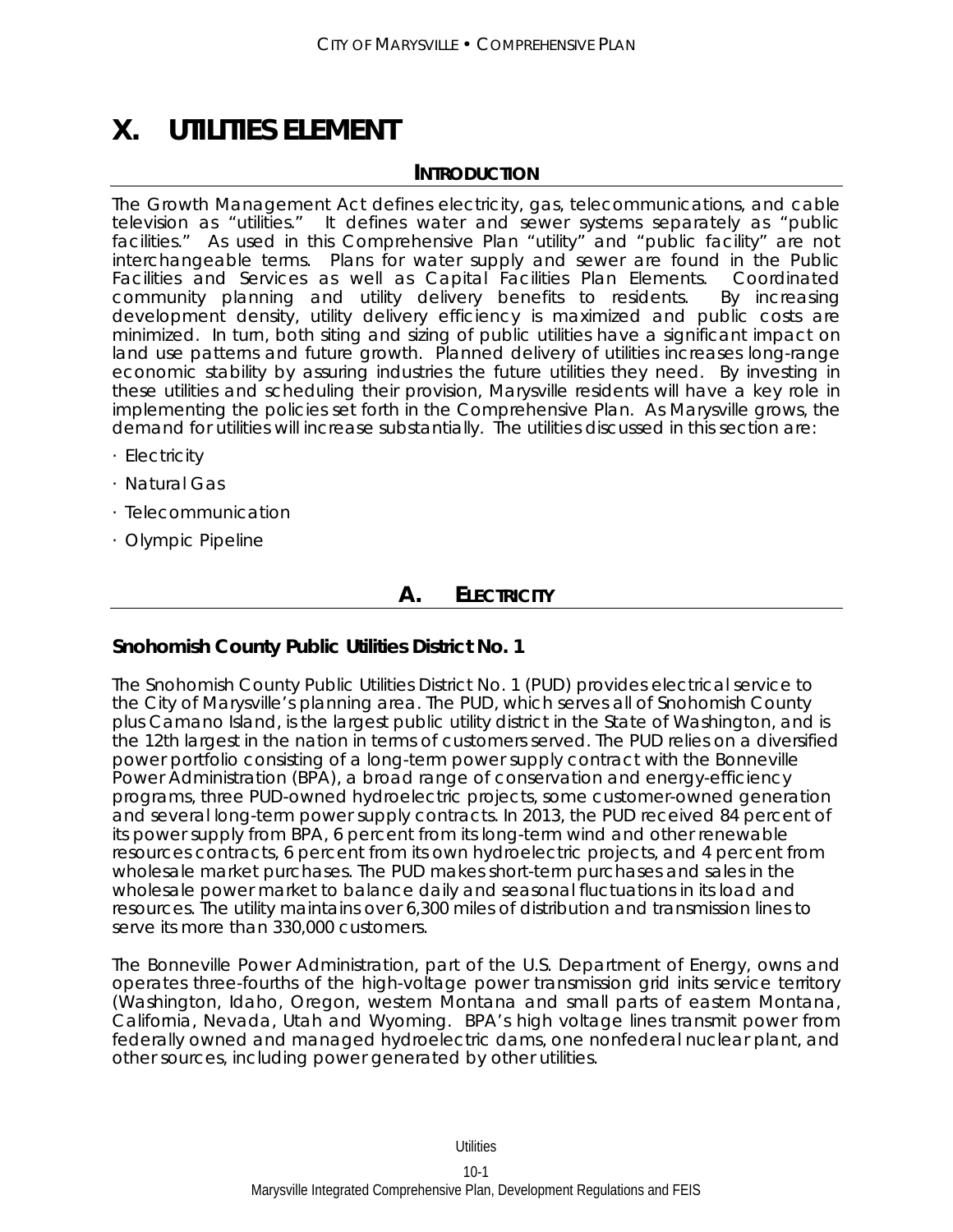The PUD's Mission Statement is to make a difference in its customers' lives by safely providing quality products and services in a cost-effective and environmentally sound manner. There are many ways in which the PUD strives to meet this mission. One of PUD's primary goals is to be sensitive to the natural environment in its planning, construction and operations. PUD also values and promotes a safe workplace and a healthy and safe environment for its employees and customers. Valuing clean air, clean water, and responsible resource use helps ensure a healthy and safe environment for all.

The PUD:

- **Encourages waste reduction, conservation and recycling.**
- **Introduces new energy-efficient products and services, like LED lighting for** homes and street lights.
- Applies current science and technology to managing its own generation facilities.
- Directly invests in new, local, environmentally sound energy technologies, including geothermal, solar, small hydro and energy storage.

The PUD is committed to continuous improvement throughout the organization and strives to be a leader among utilities in environmental responsibility. In acting on the PUD's mission, the Snohomish County PUD's Board of Commissioners has committed the utility to meeting load growth, to the extent possible, through cost effective energy efficiency and renewable generation sources.

The PUD's Board of Commissioners has provided clear policy direction to meet the utility's load growth first by pursuing all cost-effective energy efficiency measures. For load growth not met by conservation, the utility will pursue a diverse portfolio of clean, renewable resource technologies. This is reflected in the PUD's Integrated Resource Plan (IRP), which positions the utility to serve the electricity needs of its customers well into the future through the following actions:

- Implement all cost-effective energy conservation measures.
- Conduct a thorough situational scan of demand response technologies and applications.
- Evaluate energy storage technologies and execute the Modular Energy Storage Architecture project.
- Continue to evaluate geothermal development potential within Washington State.
- Continue to identify and evaluate new small hydroelectric resources.
- Participate in Initiative 937 rulemaking (the State of Washington's "Energy Independence Act").
- Continue to monitor new demand-side and supply-side technologies and pursue where applicable.
- Actively participate in capacity planning efforts underway in the region.

From a planning perspective, capacity assessments for the PUD focus on analysis of "System Peak Demand" – the largest amount of power the utility is called upon to deliver at any one time. The Normal Winter System Peak Demand is expected to rise from the 2014 level of 1,383 megawatts to 1,604 megawatts in 2032, an increase of 16 percent. To meet this growing peak, the PUD has identified a Preferred Plan developed in 2013 as part of its IRP process. Covering the 15-year period from 2014 through 2028, the Plan realizes the Commission's two guiding principles.

Consistent with the first guiding principle to first meet load growth by pursuing all costeffective energy efficiency measures, the Preferred Plan forecasts 109 average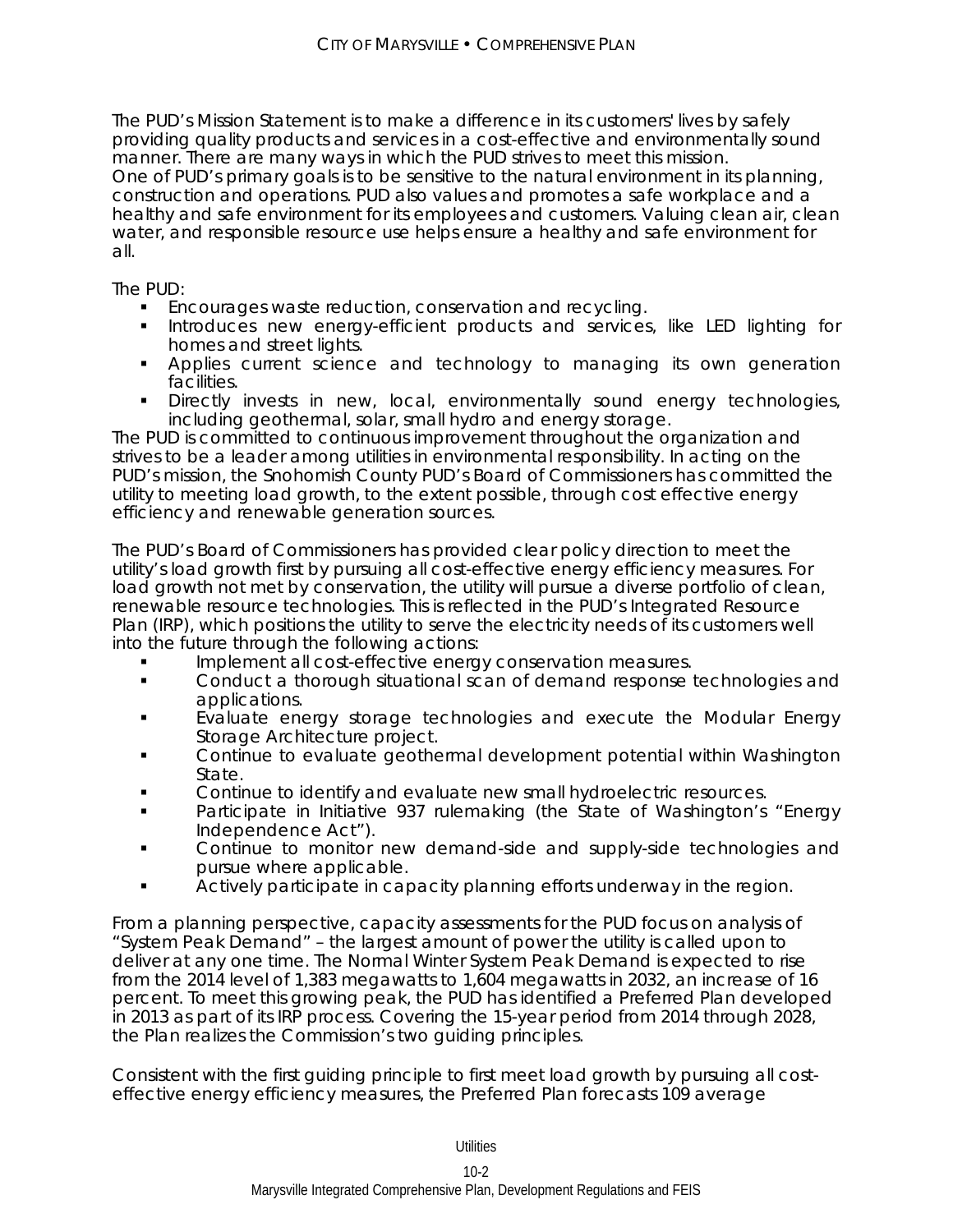megawatts (aMW) of new cost-effective energy efficiency across the planning horizon. This, given the PUD's long-term contract with the BPA, which is set to meet the majority of the PUD's load with power produced from the Federal Columbia River Power System, leaves a small amount of new resource needed to meet the wide range of possible futures. With regard to this small amount of resource needed, the PUD is equally committed to fulfilling the second guiding principle to pursue a diverse portfolio of clean, renewable resource technologies. Specifically, the PUD is continuing to design and develop the Hancock and Calligan Creek hydroelectric projects, expected online in late 2017. Staff has been evaluating small hydro resources in or near the PUD service territory to meet future needs, including a site near Sunset Falls. The PUD commissioned the Youngs Creek Hydroelectric project in November 2011; it was the first new small hydroelectric project constructed in the Northwest in over 17 years. Beyond these commitments, the Preferred Plan adds an as yet to be identified small hydro resource by 2024 and a 10 MW geothermal resource in 2026.

The Preferred Plan is compliant with Washington State's Energy Independence Act (EIA) and Revised Code of Washington (RCW) 19.285 (Initiative 937) for both conservation and renewable resources. The PUD conducted a conservation utility-specific analysis for the Base Case and the scenarios, and elected to meet its renewable EIA resource requirement for 2013 through an alternate compliance method. Additionally, the Preferred Plan considers in its design cost, reliability, risk, environmental concerns and operational constraints.

Working with the City of Marysville, the PUD, through its planning process, can ensure that future load within the City is met in a sustainable manner. This includes the addition of energy efficiency in both the existing and future building and housing stock, as described in more detail below, and ensuring that additional energy and capacity needs are met through sustainable, renewable resources. Not only does this give the City a tool by which to ensure that the community's goal to protect the environment is maintained, but it will continue to secure access to a low-cost source of electricity for both residents and businesses which, in turn, will support economic development in the City while playing a role in keeping the City an affordable place to live.

As noted above, the PUD plans to use conservation and energy efficiency programs to serve population growth within the City. This will be done in conjunction with improvements in system operation and infrastructure. Future service plans to meet growth throughout Snohomish County are guided by PUD's short-term (seven years) and long-term (20 to 60 years) capital plans which are both updated periodically. Capital construction projects in the Marysville area identified in PUD's latest Seven Year Plan are listed in Table 10-1; the complete Seven Year Plan is available upon request from PUD.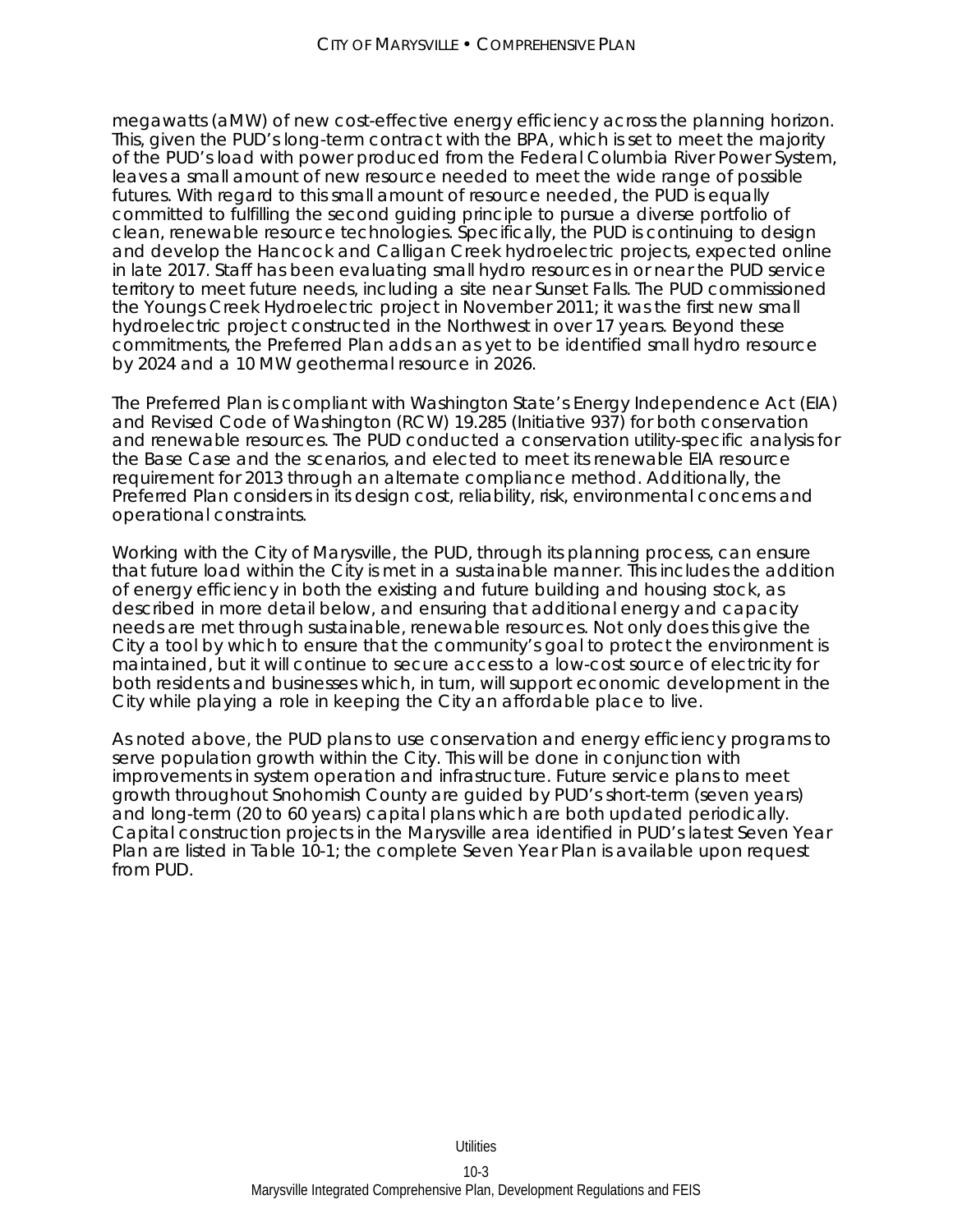| <b>Project Name</b>                                                          | <b>Project Description</b>                                                                                                                                                                                                             | <b>Problem Summary</b>                                                                                                                                                 |
|------------------------------------------------------------------------------|----------------------------------------------------------------------------------------------------------------------------------------------------------------------------------------------------------------------------------------|------------------------------------------------------------------------------------------------------------------------------------------------------------------------|
| Stimson to Sills<br>Corner New<br>115kV<br>Transmission<br>Line (359)        | Construct 3.3 miles of 115kV<br>transmission line from Stimson<br>Crossing Switching Station to<br>Sills Corner. Perform<br>necessary vegetation<br>clearing and line<br>terminations.                                                 | Completion of this work will<br>improve area transmission<br>reliability and provide<br>adequate normal and<br>emergency capacities to<br>better serve the area loads. |
| Stimson<br>Crossing<br>Substation-<br>Double Bank<br>(280)                   | Install a 2 <sup>nd</sup> standard<br>115/12kV, 28MVA<br>transformer and four new<br>12kV feeders to reinforce the<br>distribution system                                                                                              | Completion of this work will<br>improve area distribution<br>reliability and provide sufficient<br>normal and emergency<br>capacities to accommodate<br>load growth    |
| Central<br>Marysville<br>Substation-<br>Relocate and<br>Double Bank<br>(380) | Relocate existing transformer<br>bank to a new substation<br>site. Install a 2 <sup>nd</sup> standard<br>115/12kV, 28MVA<br>transformer, eight new 12kV<br>feeders, and new 115kV lines<br>to loop in and out of the<br>new substation | Completion of this work will<br>improve area distribution<br>reliability and provide sufficient<br>normal and emergency<br>capacities to accommodate<br>load growth    |
| North County<br>230kV Bank<br>Addition (376)                                 | Install a 230/115kV, 300MVA<br>transformer at either Stimson<br>Crossing or BPA Murray<br>switching station                                                                                                                            | Install a 230/115kV, 300MVA<br>transformer at either Stimson<br>Crossing or BPA Murray<br>switching station                                                            |

**Table 10-1 Capital Construction Projects in the Marysville Area Identified in the PUD's Seven Year Capital Plan (2015-2021)** 

The objectives of the PUD's 60-year planning horizon for the electric system are to:

- **Decrease electric system capital and operating costs;**
- **Increase system utilization;**
- **Improve financial integrity;**
- Reduce undesirable service quality impacts;
- **Ensure environmental compatibility; and** <br>**E** Comply with the latest applicable local
- Comply with the latest applicable local, state and federal regulations.

The approach in development of the ultimate system needs for the PUD electrical system includes three major steps:

- **Ultimate Electric Load Saturation Forecasting**
- **Transmission and Distribution Facility Sizing Optimization Analysis; and**
- **Load Center, Facility Siting, and Capital Addition Optimization.**

The PUD's capital plans rely on comprehensive land use plans as their basis, and it is expected that the land use plans will continue to change in future years. In addition, as sustainability and energy efficiency measures are more heavily implemented, load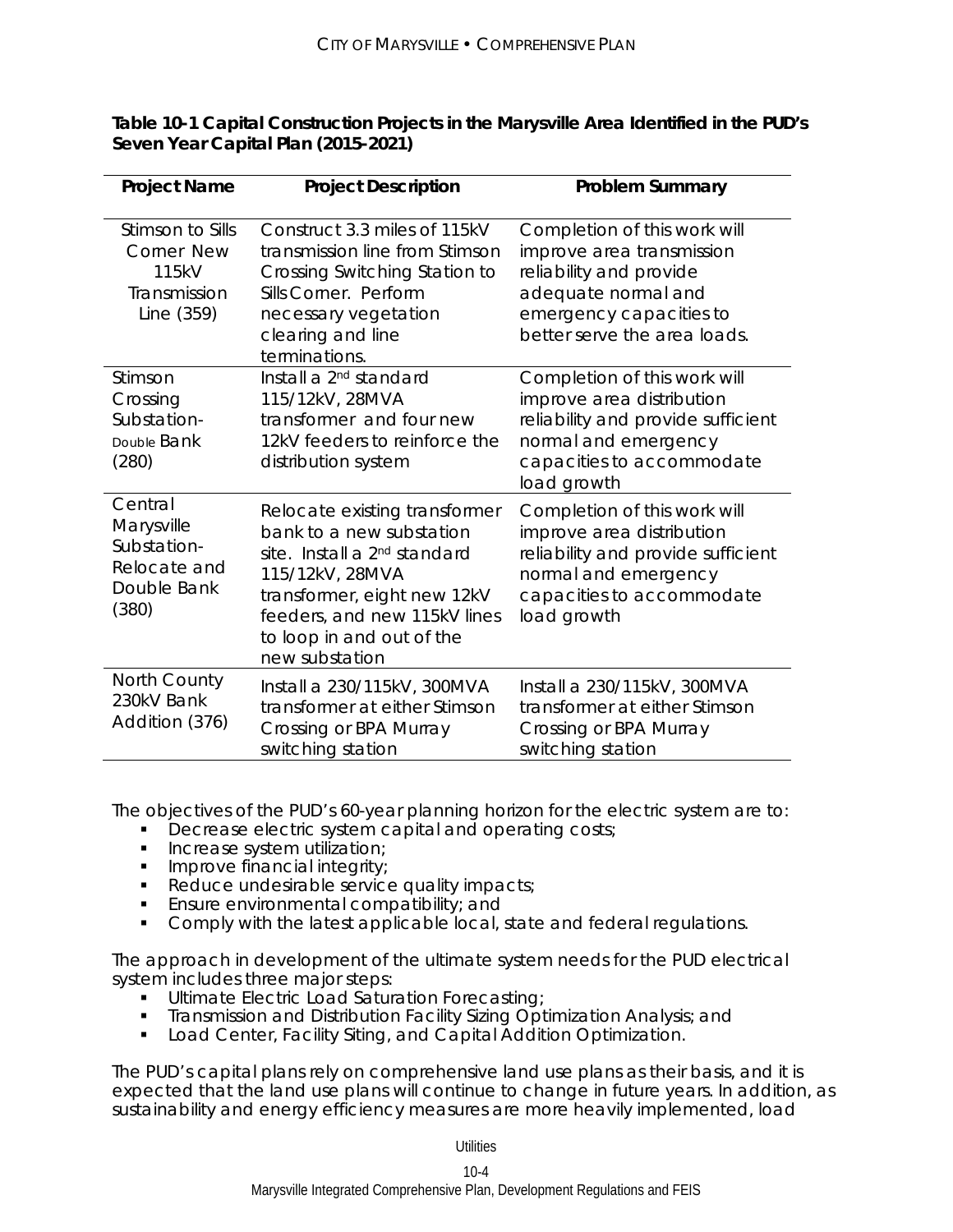forecasting models will likely be revised. Therefore, it is expected that data models will be updated, and the PUD's capital plans will be updated as necessary, or on a periodic basis.

In order to most reliably and cost-effectively serve electrical demand, load-serving facilities are sited as close as practicable to the load center. Transmission facilities are located so as to optimize electrical system reliability and performance, and these plans are developed and implemented in close collaboration with neighboring utilities. Siting, construction and equipment requirements for Snohomish PUD's distribution system are established to comply with PUD policies, electrical industry standards and applicable national, State and local construction and electrical codes. The PUD's 'Electrical Service Requirements Manual' is intended to provide electrical contractors, architects, building contractors, engineers, and other customers with the information needed for determining acceptable methods of receiving electrical service from the PUD. These requirements are based on PUD policies and standards as well as national, State, and local electrical codes. Their use is intended to promote a safe, efficient manner for receiving electrical service. It is the responsibility of the customer to conform with the PUD's requirements, as well as pertinent national, State and local electrical codes. When new facilities are required to serve capacity-constrained areas, to improve reliability of electric service to PUD customers, or to support customer requests for dedicated electrical facilities, the PUD makes every attempt to work with local jurisdictions to ensure that facilities blend with the character of the area as well as meeting the operational needs of the utility.

Energy efficiency programs help to ensure that homes and businesses use energy in ways that reduce costs for customers and support customer interests such as business productivity, sustainability, and residential housing affordability. The PUD develops and implements energy efficiency programs because energy efficiency is a "least cost resource" (i.e., it costs less to save energy than to produce it) that mitigates the cost of the energy system thereby saving customers money. Improving the energy efficiency of homes and businesses is consistent with the sustainable development goals of Vision 2040 that pertain to support for economic growth, the environment, mitigation of climate change and development of healthy, sustainable and affordable housing.

As part of its commitment to sustainability and energy conservation, the PUD offers a wide range of energy efficiency solutions for its commercial, industrial and residential customers. Many of these solutions include technical assistance, financial incentives or rebates for existing building retrofits, HVAC system optimization, solar panels, efficient lighting upgrades, commercial kitchen appliances, new construction and residential weatherization and heating. Rebates and incentives available to Snohomish County PUD customers as of June 1, 2014 are provided in Tables 10-2, 10-3, and 10-4 below.

| Measure                   | <b>Proposed Incentive Rates</b>               |
|---------------------------|-----------------------------------------------|
| Lighting Retrofit Program |                                               |
| Lighting Retrofit         | \$/fixture<br>(based on 15¢ - 28¢)            |
| <b>Lighting Controls</b>  | \$/fixture controlled<br>(based $15¢ - 25¢$ ) |
|                           |                                               |

## **TABLE 10-2 COMMERCIAL & INDUSTRIAL ENERGY EFFICIENCY INCENTIVES, AS OF JUNE 1, 2014**

#### **Rebates Program**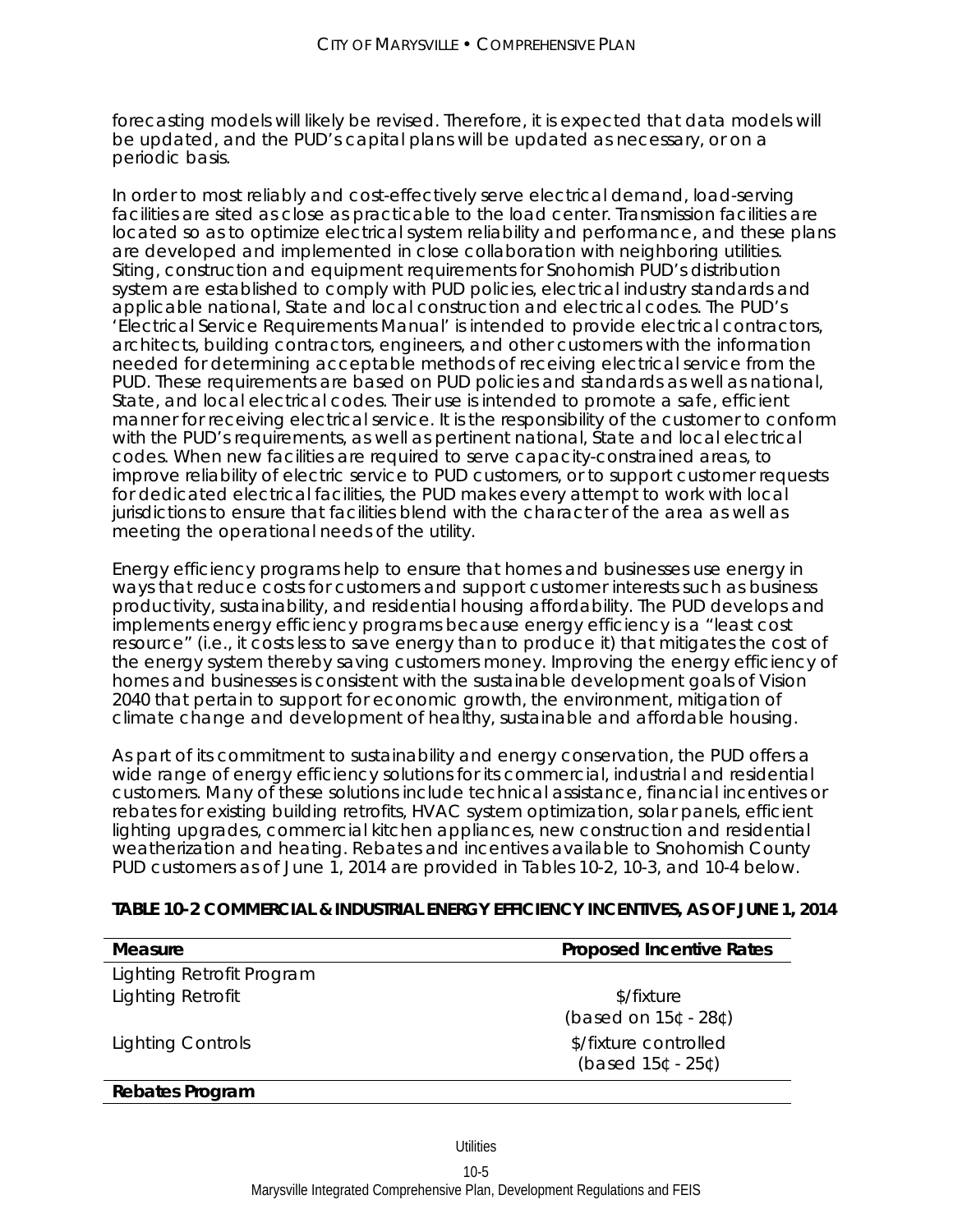j.

| Small AC's and Heat Pumps in Existing Facilities                                                      | \$/ton                     |
|-------------------------------------------------------------------------------------------------------|----------------------------|
|                                                                                                       | (based on 20¢ - 25¢)       |
| Small AC's and Heat Pumps in New                                                                      | \$/ton                     |
| Construction                                                                                          | (based on 20¢ - 25¢)       |
| <b>Retrofit Program</b>                                                                               |                            |
| Other HVAC Units and Equipment                                                                        | 20¢ - 25¢                  |
| <b>HVAC Systems</b>                                                                                   | 25¢                        |
| <b>HVAC Controls</b>                                                                                  | <b>15¢</b>                 |
| Advanced Rooftop Controllers (Catalyst, etc.)                                                         | 20¢                        |
| <b>Compressed Air Equipment and Systems</b>                                                           | 25¢                        |
| Variable Flow Systems (VSDs for fans and                                                              | 20¢                        |
| pumps)                                                                                                |                            |
| Building Envelope, Refrigeration, Motors and                                                          | 25¢                        |
| <b>Other Custom Measures</b>                                                                          |                            |
| <b>New Construction Program</b>                                                                       |                            |
| Lighting                                                                                              | 18¢ (5% better than Code)  |
|                                                                                                       | 23¢ (20% better than Code) |
| <b>Lighting Controls</b>                                                                              | 15¢                        |
| Small AC and Heat Pumps                                                                               | \$/ton                     |
| (Part of Rebates Program)                                                                             | (based on 20¢ - 25¢)       |
|                                                                                                       |                            |
| Other HVAC Units and Equipment                                                                        | 20¢ - 25¢                  |
| <b>HVAC Systems</b>                                                                                   | 20¢                        |
| <b>HVAC Controls Upgrades</b>                                                                         | 10¢                        |
| Advanced Rooftop Controllers (Catalyst, etc.)                                                         | 20¢                        |
| <b>Compressed Air Equipment and Systems</b>                                                           | 20¢                        |
| Variable Flow Systems (VSDs for fans and                                                              | 20¢                        |
| pumps)                                                                                                |                            |
| Building Envelope, Refrigeration, Motors &                                                            | 20¢                        |
| <b>Other Custom Measures</b>                                                                          |                            |
| Whole Building Performance<br>(for office, school and retail facility $\geq 50,000$ ft <sup>2</sup> ) | 20¢                        |

# **TABLE 10-3 RESIDENTIAL/MULTI-FAMILY ENERGY EFFICIENTCY INCENTIVES, AS OF JUNE 1, 2014**

| Measure                     | <b>Proposed Incentive Rates</b>                    |  |
|-----------------------------|----------------------------------------------------|--|
| Residential                 |                                                    |  |
| Attic Insulation            | 50¢ per square foot                                |  |
| Floor/Wall Insulation       | 70¢ per square foot                                |  |
| Duct sealing and insulation | \$5 per l.f. up to \$800                           |  |
| <b>Manufactured Homes</b>   | $$200$ single – wide<br>\$400 - double/triple-wide |  |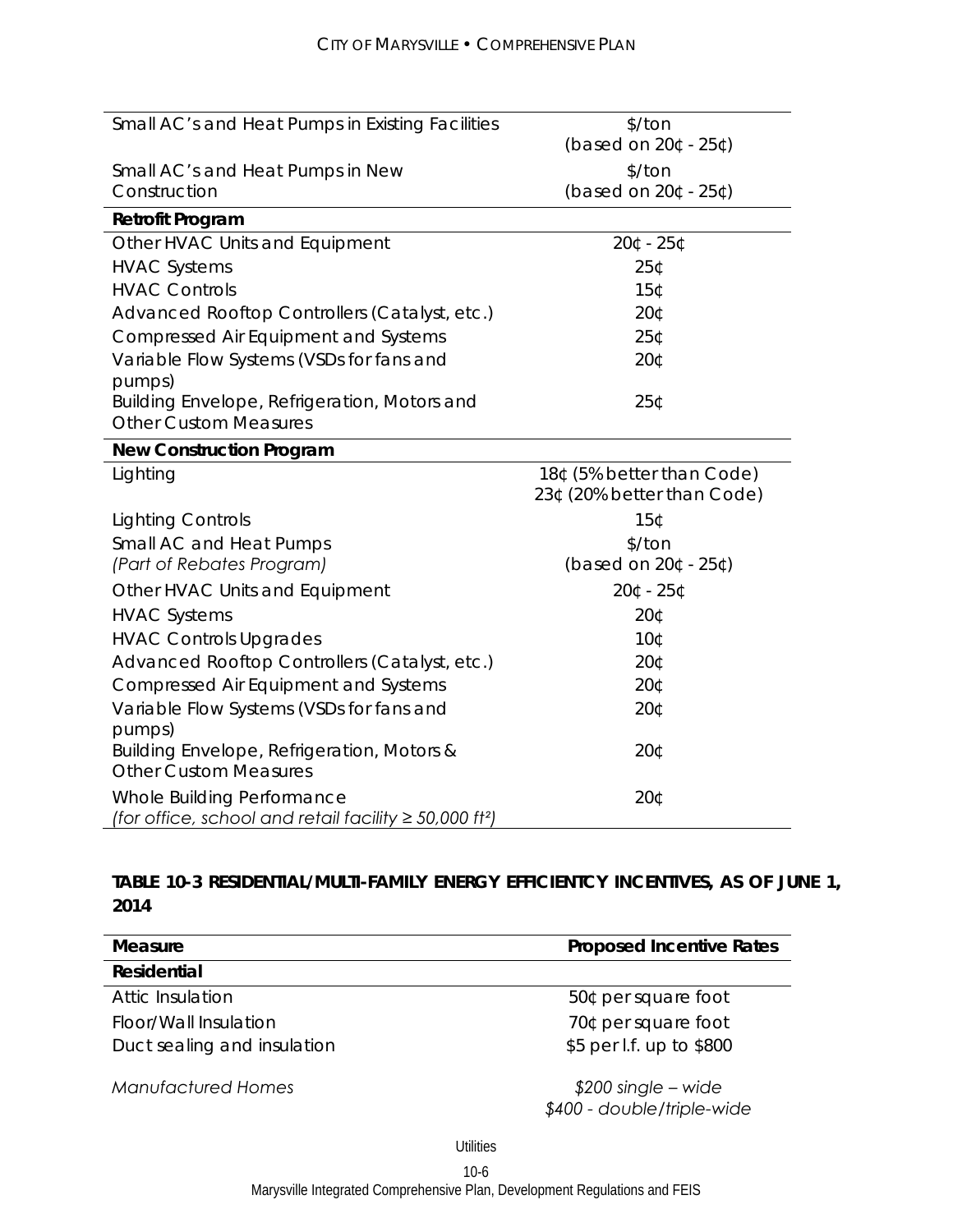| \$600<br>\$2,000  |
|-------------------|
|                   |
|                   |
| 9.0 HSPF - \$2500 |
| 8.5 HSPF - \$2000 |
| \$8.00 / sq. ft.  |
| \$6.00 / sq. ft.  |
|                   |

| <b>Attic Insulation</b>                  | 65¢ per square foot |
|------------------------------------------|---------------------|
| Wall Insulation                          | 50¢ per square foot |
| Floor Insulation                         | 75¢ per square foot |
| Duct sealing & insulation                | <b>Contact PUD</b>  |
| Windows $(U \le 30)$                     |                     |
| $SP - DP$                                | $$8/sq$ ft.         |
| Metal DP - Vinyl DP                      | \$6 / sq. ft.       |
| Digital electronic thermostats           | $$30$ each          |
| <b>ENERGY STAR CFL lighting fixtures</b> | $$15$ each          |
| Heat pumps                               | <b>Contact PUD</b>  |

## **Table 10-4 SOLAR ELECTRIC/PHOTOVOLTAIC ENERGY EFFICIENCY INCENTIVES, AS OF JUNE 1, 2014**

| <b>Measure</b>         | <b>Proposed Incentive Rates</b> |
|------------------------|---------------------------------|
| Commercial/Industrial  |                                 |
| Solar Hot Water System | \$500 per system                |
| Photovoltaic system    | \$500 per KW up to \$10,000     |
| <b>Residential</b>     |                                 |
| Solar Hot Water System | \$500 per system                |
| Photovoltaic system    | \$500 per KW up to \$2,500      |

Where multi-use and higher density housing is to play a role for the City, PUD desires to work with the City in overcoming the unique challenges to improving the energy efficiency performance of these housing units. A persistent impediment arises due to the split owner/occupant nature of a large number of multi-family developments: the owner pays for efficiency improvements but the occupant pays the electricity bill. This "split incentive" issue has been a perennial challenge to nationally improving energy efficiency in multi-family housing.

Snohomish County PUD continues to pursue approaches to address these multi-family issues and challenges and is very interested in pursuing partnerships with the City to help ensure that, as multi-use and higher density housing is developed, it is done so in an energy-efficient manner. To that end, PUD encourages the City to explore potential incentives, processes and other opportunities to support investment by developers in pursuing energy efficient designs and technologies as they design, construct and maintain these types of developments. Snohomish County PUD looks forward to the opportunity to continue to work with the City in this regard.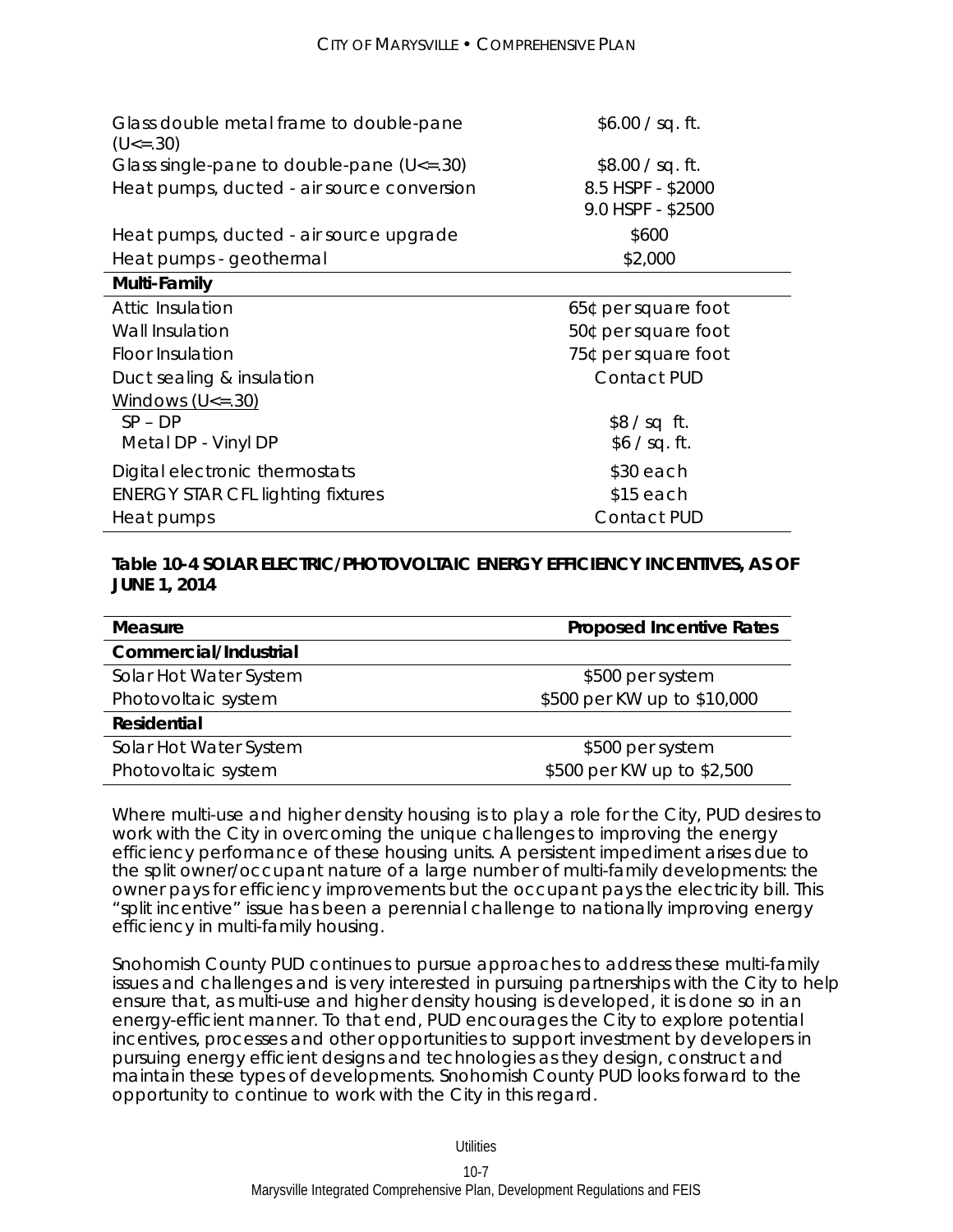Investing now in sustainable building practices, energy efficiency measures and conservation programs is a practical way to reduce operating expenses, add money directly to our customer's bottom line, support our community's economic vitality and reduce environmental impact.

The following is information on, and links to, helpful electrical energy resources.

## **Electrical Service Requirements Manual**

The information contained in this manual is intended to provide electrical contractors, architects, building contractors, engineers, and other customers with the specific technical information needed for determining acceptable methods of receiving electrical service from the PUD.

http://www.snopud.com/Construction/esrman.ashx?p=1174

#### **Energy Efficiency Incentives**

Detailed information on conservation and corresponding measures and incentives are provided on the Snohomish County PUD website at the following link http://www.snopud.com/conservation.ashx?p=1100.

Select measures and incentives include:

- **Weatherization and Heating:** http://www.snopud.com/conservation.ashx?p=1100
- Ductless Heat Pumps: http://www.snopud.com/weatherization/dhp.ashx?p=1604
- **Efficiency Lighting:** http://www.snopud.com/conservation/homeliting.ashx?p=1140
- Multi-Family: http://www.snopud.com/conservation/multifamily.ashx?p=1290
- Rebates and Custom Incentives for Businesses: http://www.snopud.com/business/rebatesincentives.ashx?p=2051

#### **Integrated Resource Plan**

The PUD's Integrated Resource Plan (IRP) provides a long-term strategy regarding future energy resources. It establishes an action plan that ensures enough resources are available, at a reasonable cost, to meet future energy loads. The PUD's 2013 IRP covers the planning horizon spanning from 2014 through 2028 and reaffirms the PUD's commitment to acquire new, cost-effective conservation and energy efficiency as its resource of choice. The Preferred Plan identifies cumulative new, cost-effective conservation and additional energy efficiency of 109 average megawatts over the planning horizon – enough energy to serve nearly 90,000 homes. With the PUD's owned hydro, contracts for wind, customer-owned generation and Bonneville Power Administration supply contracts, future power supplies are not needed until 2024. Future power resources consist of a mix of small hydro, landfill gas, geothermal, wind and biomass. http://www.snopud.com/PowerSupply/irp.ashx?p=1161

# **Puget Sound Energy**

Puget Sound Energy (PSE) is a private utility providing electric service to homes and businesses in Puget Sound region, covering eight counties. PSE's regional and local electric planning efforts are integrated and centered on providing safe, dependable, and efficient energy service. PSE provides electrical power to more than 1.2 million electric customers.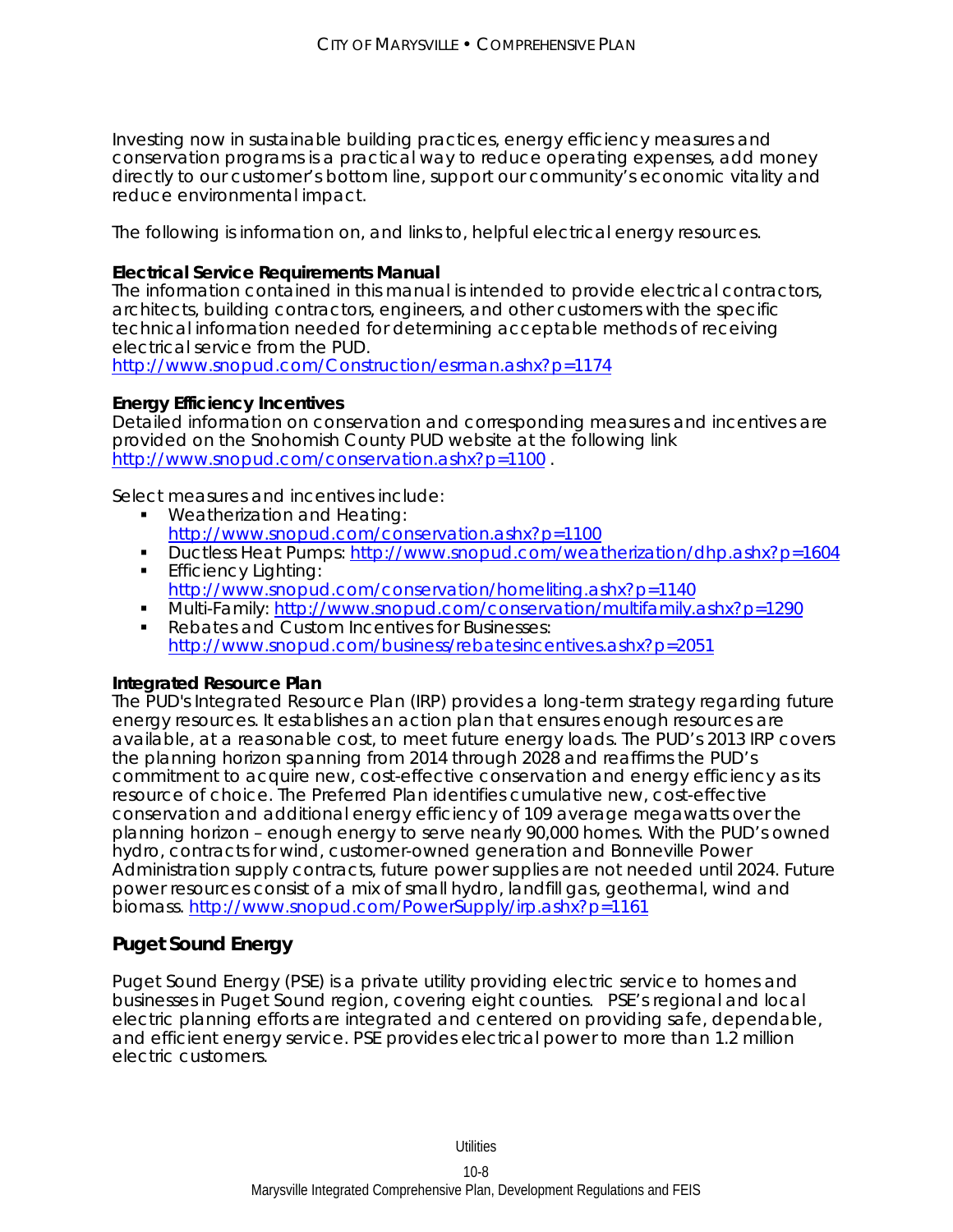#### **Regulatory Environment**

PSE's operations and rates are governed by the Washington Utilities and Transportation Commission (WUTC). PSE electric utility operations and standards are further governed by the Federal Energy Regulatory Commission (FERC), the National Electric Reliability Corporation (NERC), and the Western Electricity Coordinating Council (WECC). These respective agencies monitor, assess and enforce compliance and reliability standards for PSE. The region relies on the coordinated effort between PSE and cities for the adoption and enforcement of ordinances and/or codes to protect transmission and distribution line capacity and support federal and state compliance of safe, reliable, and environmentally-sound operation of PSE's electric facilities. Routine utility maintenance work, including vegetation management is required to maintain compliance with FERC, NERC, and WECC regulations.

#### **System Overview**

Currently PSE does not provide the City of Marysville with electricity. However, portions of PSE's transmission line system are within the city limits of Marysville. PSE builds, operates, and maintains an extensive integrated electric system consisting of generating plants, transmission lines, substations, switching stations, subsystems, overhead and underground distribution systems, attachments, appurtenances, and metering systems.

Electricity provided by PSE is often produced elsewhere and is interconnected to the Northwest's regional transmission grid through an extensive network of transmission facilities providing bulk transmission service to meet the demands of electricity customers within the region's eight states. The PSE electric transmission facilities within the City of Marysville are important components of the electric energy delivery grid serving the Puget Sound region. As electricity nears its destination, the voltage is reduced and redistributed through lower-voltage transmission lines, distribution substations, overhead and underground distribution lines, and maller transformers to individual meters.

PSE will be prudently and systematically deploying smart grid technology at each level of infrastructure to enhance and automate monitoring, analysis, control and communications capabilities along its entire grid. Smart grid technologies can impact the electricity delivery chain from a power generating facility all the way to the end-use application of electrical energy inside a residence or place of business. The ultimate goals of the smart grid are to enable PSE to offer more reliable and efficient energy service, and to provide customers with more control over their energy usage.

Within Snohomish County, PSE operates and maintains approximately 160 miles of 230Kv high-voltage transmission lines of which approximately 8.5 miles are within the City limits of Marysville.

#### **Future Projects**

To meet regional electric demand, new transmission lines and substations may need to be constructed. In addition, existing facilities will need to be maintained and possibly rebuilt to serve current and future demand. At this time, there is no new major transmission and substation construction anticipated within the City of Marysville in the next 10 years.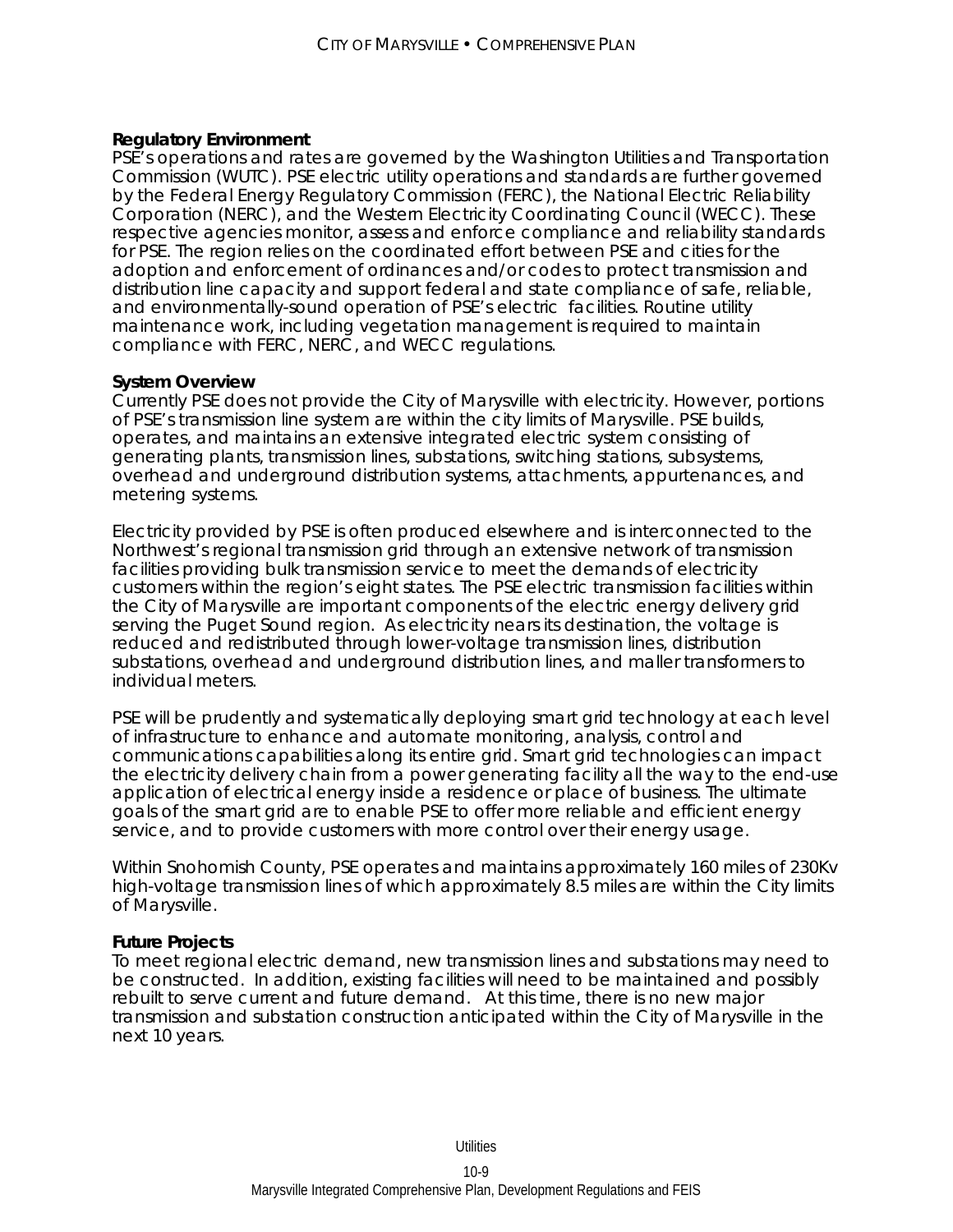

**Figure 10-1 Existing Puget Sound Energy Electrical Transmission System**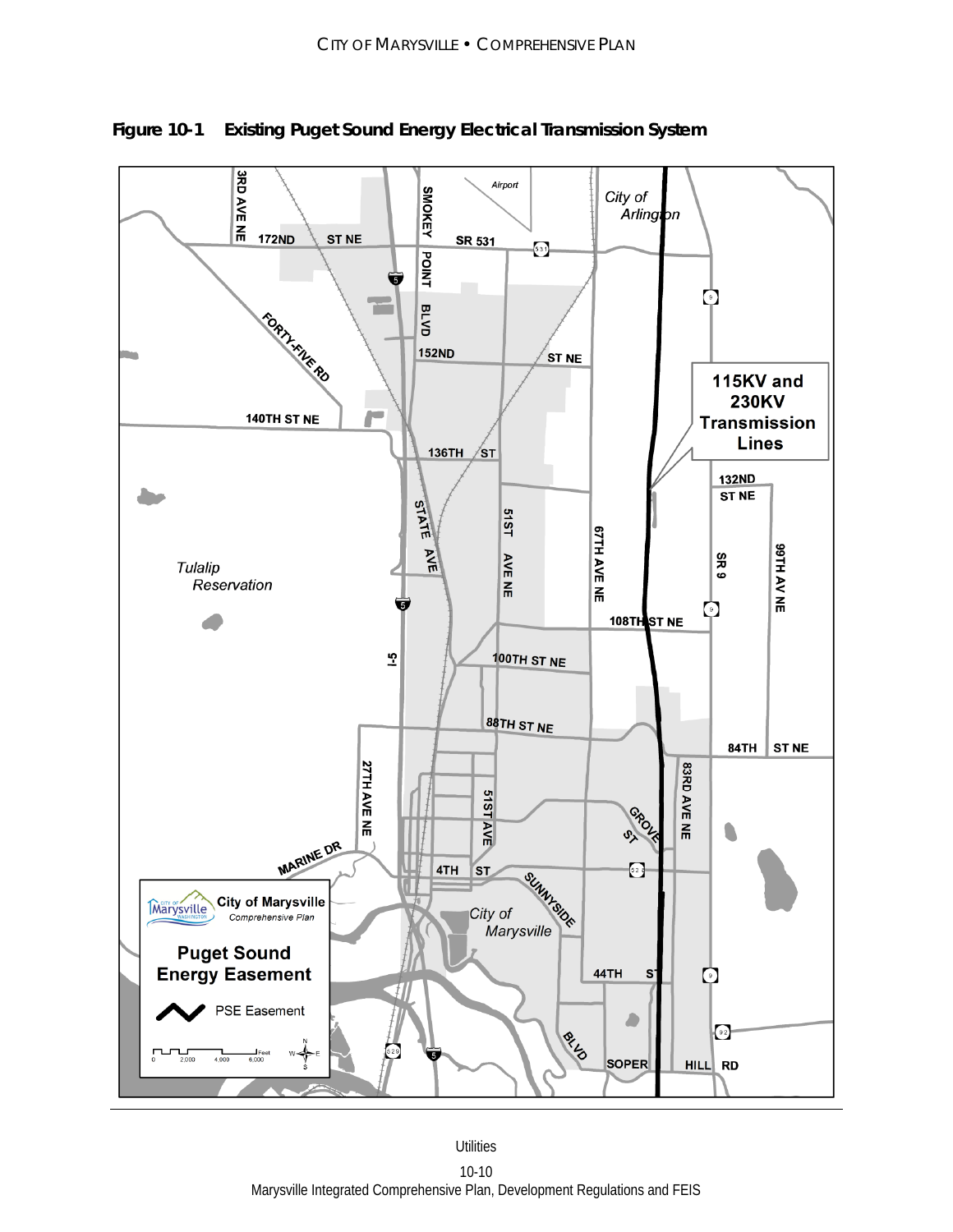# **B. NATURAL GAS**

Puget Sound Energy (PSE) is a private utility providing natural gas and electric service to homes and businesses in the Puget Sound region of Western Washington and portions of Eastern Washington, covering 10 counties and approximately 6,000 square miles. PSE's regional and local natural gas and electric planning efforts are integrated and centered on providing safe, dependable, and efficient energy service. PSE provides natural gas to more than 770,000 customers, throughout six counties, covering an approximately 2,900 square mile area.

#### **Regulatory Environment**

PSE's operations and rates are governed by the Washington Utilities and Transportation Commission (WUTC). PSE natural gas utility operations and standards are further regulated by the U.S. Department of Transportation (DOT), including the Pipeline and Hazardous Materials Administration (PHMSA). PHMSA's Pipeline Safety Enforcement Program is designed to monitor and enforce compliance with pipeline safety regulations. This includes confirmation that operators are meeting expectations for safe, reliable, and environmentally sound operation of PSE's pipeline infrastructure. PHMSA and the WUTC update pipeline standards and regulations on an ongoing basis to assure the utmost compliance with standards to ensure public safety. The residents within the City of Marysville rely on the coordinated effort between PSE and the County/City for the adoption and enforcement of ordinances and/or codes to support the safe, reliable, and environmentally sound construction, operation and maintenance of PSE's natural gas facilities.

#### **Integrated Resource Plan**

In order for PSE to meet its regulatory requirements, it updates and files an Integrated Resource Plan (IRP) with the WUTC every two years. The IRP identifies methods to provide dependable and cost effective natural gas service that address the needs of retail natural gas customers. Natural gas sales resource need is driven by design peak day demand. The current design standard ensures that supply is planned to meet firm loads on a 13 degree design peak day, which corresponds to a 52 Heating Degree Day (HDD). Currently, PSE's supply/capacity is approximately 970 MDth/Day at peak. This figure will be updated in the fall of 2015. The IRP suggests the use of liquefied natural gas (LNG) for peak day supply and supports the needs of emerging local maritime traffic and truck transport transportation markets.

## **Natural Gas Supply**

PSE controls its gas supply costs by acquiring gas, under contract, from a variety of gas producers and suppliers across the western United States and Canada. PSE purchases 100 percent of its natural gas supplies needed to serve its customers. About half of the natural gas is obtained from producers and marketers in British Columbia and Alberta, and the rest comes from Rocky Mountain States. All the gas PSE acquires is transported into PSE's service area through large interstate pipelines owned and operated by Williams Northwest Pipeline. PSE buys significant amounts of natural gas during the summer months, when wholesale gas prices and customer demand are low, and stores it in large underground facilities withdrawing it in winter when customer usage is highest, thus ensuring a reliable supply of gas.

#### **System Overview**

To provide the City of Marysville and adjacent communities with natural gas, PSE builds, operates, and maintains an extensive system consisting of transmission and distribution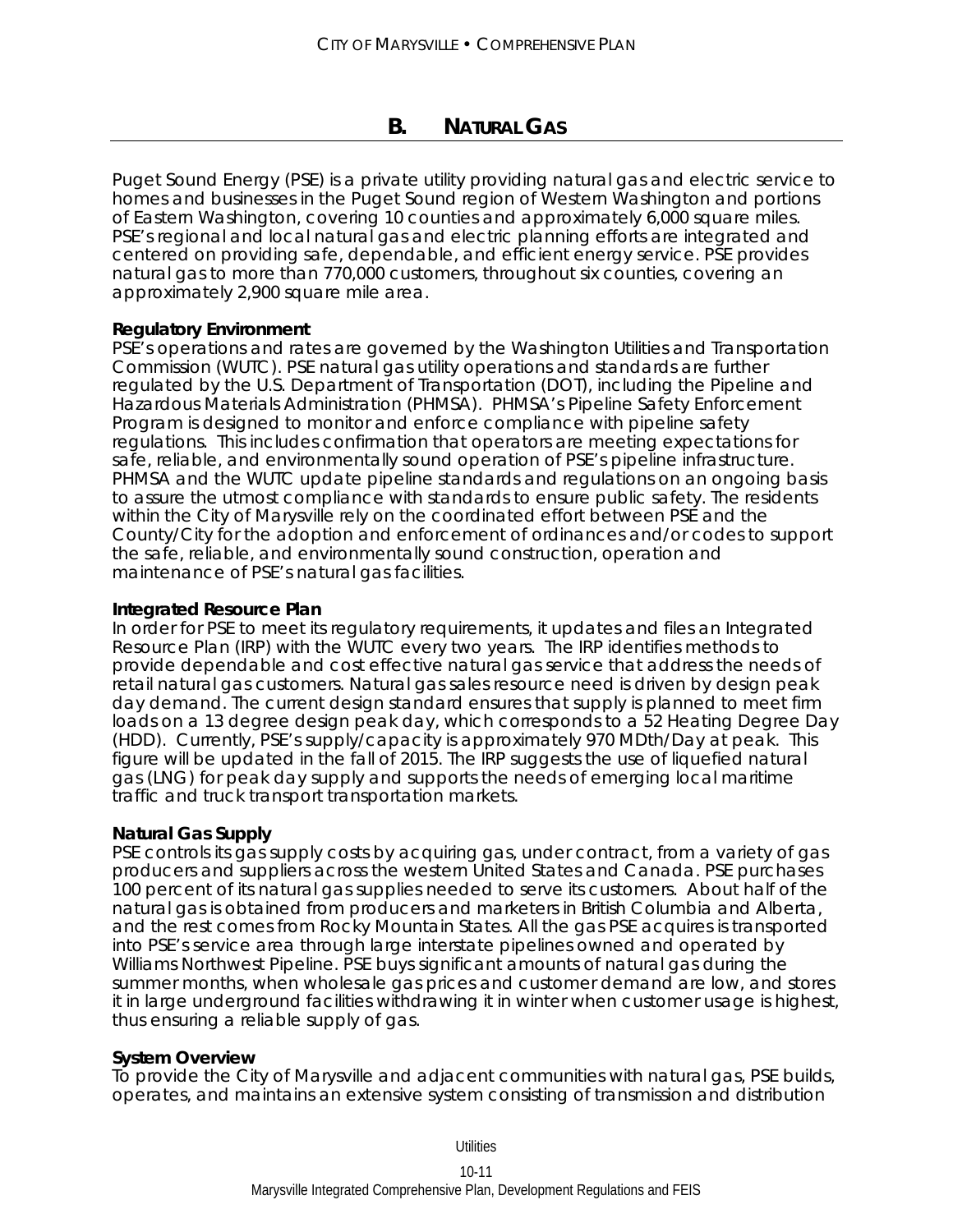natural gas mains, odorizing stations, pressure regulation stations, heaters, corrosion protection systems, above ground appurtenances, and metering systems. When PSE takes possession of the gas from its supplier, it is distributed to customers through more than 21,000 miles of PSE-owned natural gas mains and service lines.

PSE receives natural gas transported by Williams Northwest Pipeline's 36-inch and 30 inch high pressure transmission mains at pressures ranging from 500 PSIG to 960 PSIG. The custody change and measurement of the natural gas occurs at locations known as Gate Stations. PSE currently has 39 such locations throughout its service territory. This is also typically where the gas is injected with the odorant mercaptan. Since natural gas is naturally odorless, this odorant is used so that leaks can be detected. The Gate Station is not only a place of custody transfer and measurement but is also a common location of pressure reduction through the use of "pressure regulators". Due to State requirements, the pressure is most commonly reduced to levels at or below 250 PSIG. This reduced pressure gas continues throughout PSE's high pressure supply system in steel mains ranging in diameter of 2-inches to 20-inches until it reaches various other pressure reducing locations. PSE currently has 755 pressure regulating stations throughout its service territory. These locations consist of Limiting Stations, Heaters, District Regulators, and/or high pressure Meter Set Assemblies.

The most common of these is the intermediate pressure District Regulator. It is at these locations that pressures are reduced to the most common levels ranging from 25 PSIG to 60 PSIG. This reduced pressure gas continues throughout PSE's intermediate pressure distribution system in mains of various materials consisting of polyethylene and wrapped steel that range in diameters from 1-1/4-inches to 8-inches (and in a few cases, larger pipe). The gas flows through the intermediate pressure system until it reaches either a low pressure District Regulator or a customer's Meter Set Assembly.

To safeguard against excessive pressures throughout the supply and distribution systems due to regulator failure, over-pressure protection is installed. This over-pressure protection will release gas to the atmosphere, enact secondary regulation, or completely shut off the supply of gas. To safeguard steel main against corrosion, PSE builds, operates, and maintains corrosion control mitigation systems to prevent damaged pipe as a result of corrosion.

Currently within the City, PSE operates and maintains: approximately five miles of high pressure main, five District Regulators, approximately 200 miles main, and 150 miles of service lines serving 12,860 metered customers.

#### **Future Projects**

To meet the regional and City of Marysville natural gas demand, PSE's delivery system is modified every year to address new or existing customer growth, load changes that require system reinforcement, rights-of-way improvements, and pipeline integrity issues. The system responds differently year to year and PSE is constantly adding or modifying infrastructure to meet gas volume and pressures demands. With that said, the major construction that is anticipated in the City of Marysville in the next 10 to 20 years includes the following:

• 8-inch intermediate pressure main reinforcement along 51st from 145th Pl NE to 152nd Pl NE;

• 4-inch intermediate pressure reinforcement main in Sunnyside Blvd NE from 60th Dr NE to 52 St NE;

• The replacement of DuPont manufactured polyethylene main and service piping and certain/qualified steel wrapped intermediate pressure main and service piping. There will be ongoing pipe investigations throughout the city to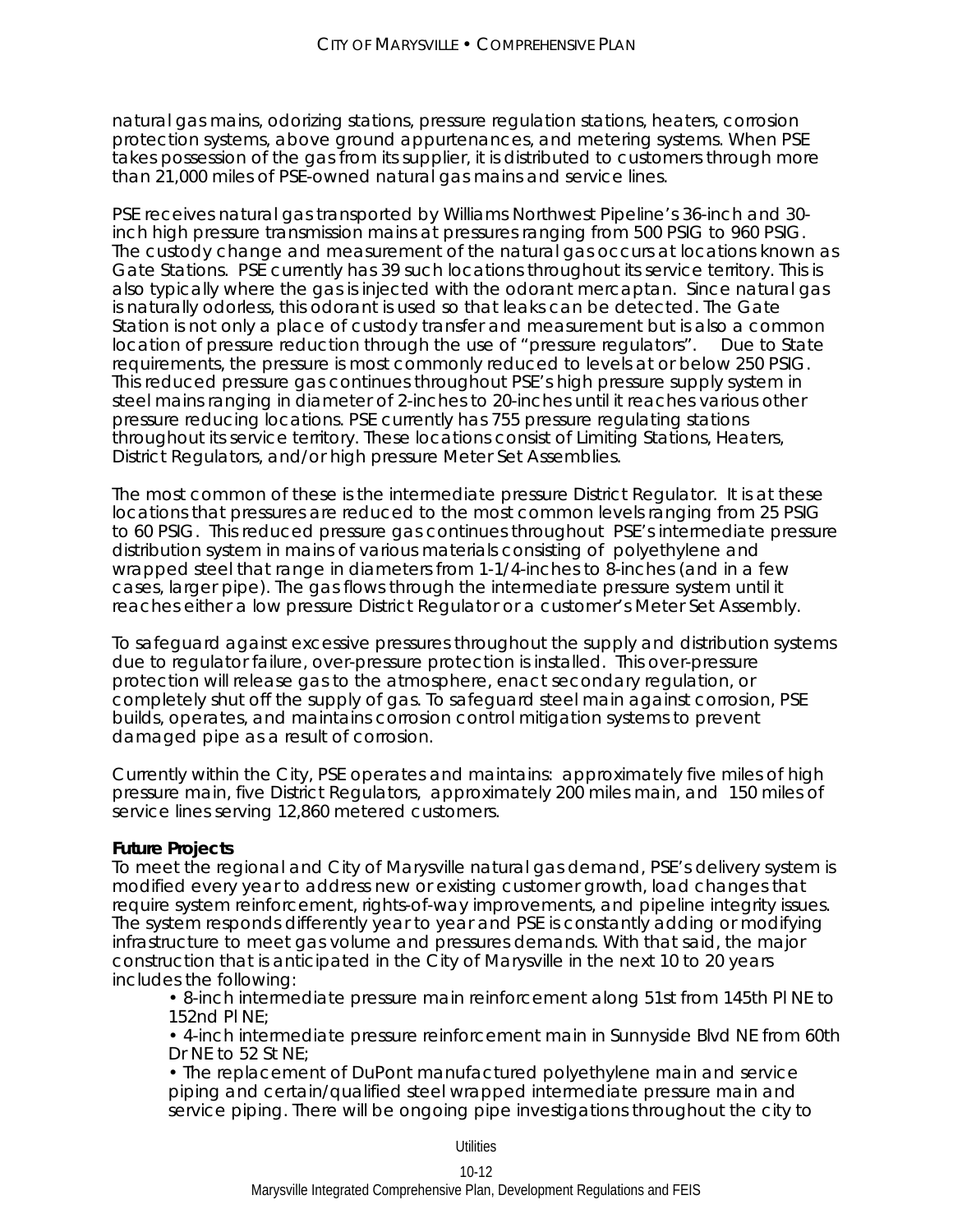determine the exact location of any DuPont pipe and qualified steel wrapped pipe to be replaced.

• There will be ongoing investigations throughout the city to determine the location of where gas lines have been cross bored through sewer lines and make subsequent repairs.

# **C. TELECOMMUNICATIONS**

Telecommunications is the transmission of sound, images and/or data by wire, radio, optical cable, electromagnetic, or other similar means. Telecommunications include, but are not limited to, telephone, cable television, personal wireless services, and internet services.

## **Telephone Services**

Frontier is the telephone service provider in the Study Area. Fiber optic cable connects all Frontier switching offices and is used for transport of data and voice traffic.

#### **Cable Services**

Comcast and Wave Broadband, provide digital cable service, which is an alternative to digital subscriber lines (DSL), and cable television to the majority of the Study Area.

#### **Wireless Communication**

Wireless communication is a combination of a portion of the radio frequency spectrum with switching technology, making it possible to provide mobile or portable telephone service to virtually any number of subscribers within a given service area. Transmission quality is comparable to that provided by conventional landline telephones, and the same dialing capabilities and features available to landline users are available to cellular users. This involves the location of towers and antennas throughout the community.

#### **Internet Service Providers**

Numerous Internet Service Providers (ISP) serve the City including Frontier, Xfinity (Comcast), CenturyLink, NetZero, EarthLink, and Dishnet. High-speed internet services are available through DSL, satellite, fiber, and cable. Dial-up internet services are available for those who have access to telephone service.

# **D. OLYMPIC PIPELINE**

 Portions of the BP Olympic Pipeline traverse the City of Marysville. This pipeline consists of a 400-mile interstate pipeline system that runs in a 299-mile corridor the entire length of Western Washington (from Blaine, Washington to Portland, Oregon). It is used to transport over 4.9 billion gallons of gasoline, diesel, and jet fuel from four refineries located in Whatcom and Skagit Counties. Olympic serves a variety of distributors including those at Seattle's Harbor Island, Seattle-Tacoma International Airport, Renton, Tacoma, Vancouver, Washington, and Portland. It is the sole supplier of jet fuel to Seattle-Tacoma International Airport. The diesel fuel and gasoline supply fuel stations across Washington and other states. There are two lines (16" and 20") located in the pipeline corridor. These are located at an average depth of 3-4 feet below ground surface.

Between 2004 and 2009, over \$50 million dollars have been invested to improve the integrity and safety of the pipeline. In January 2006 BP sold majority ownership in the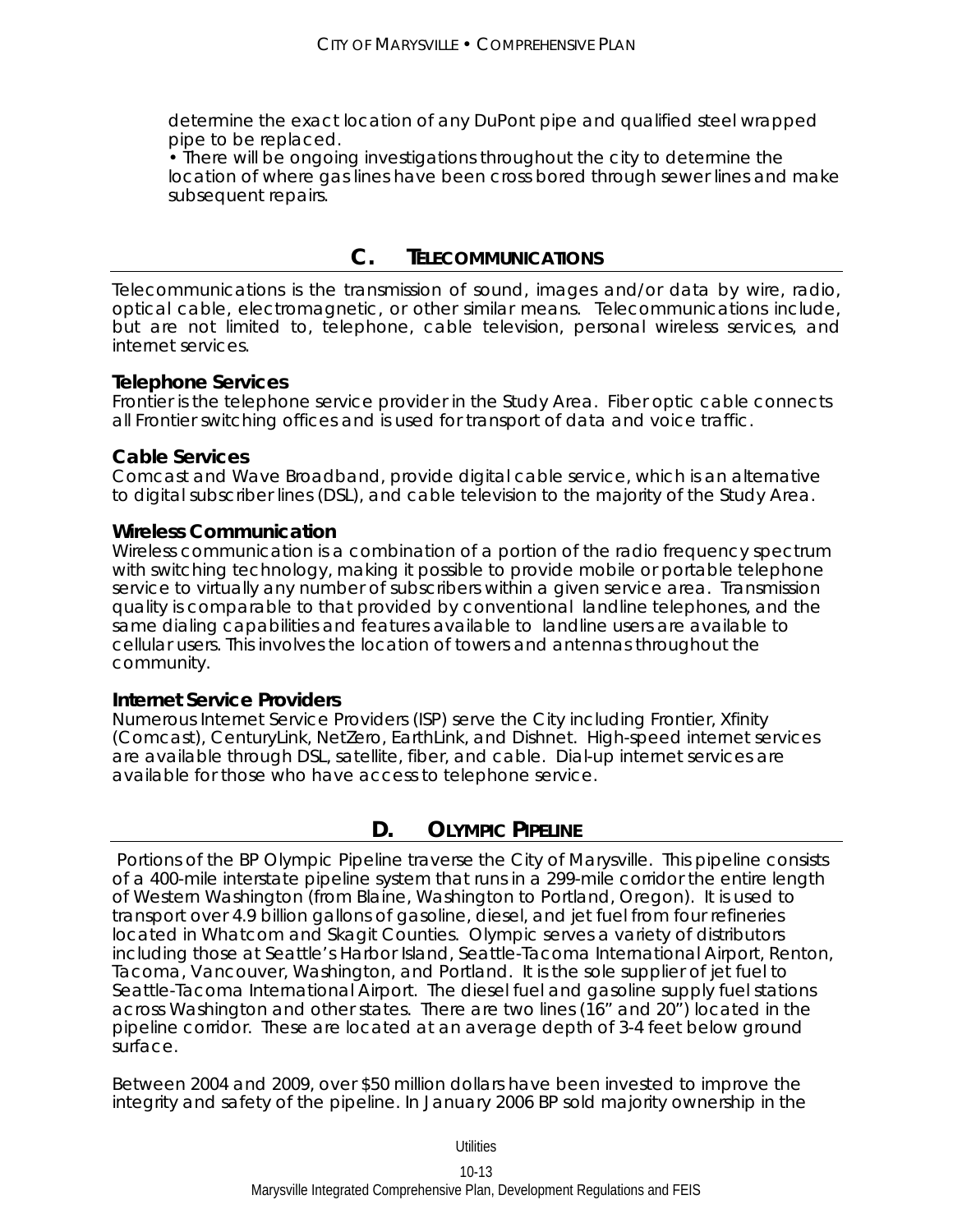Olympic Pipeline to Enbridge, Inc., and now retains only 35 percent ownership. Coordination of development activity between the City and the Olympic Pipeline is necessary in order to ensure the pipeline remains undisturbed.

# **E. FUTURE NEEDS AND ASSUMPTIONS**

Growth and development will place increased demands on these services. The rate of growth will affect timing of the need for planned system improvements.

# **F. GOALS AND POLICIES**

## **Goals:**

- 1. Facilitate the development of all utilities at the appropriate levels of service to accommodate the growth that is anticipated to occur in the City of Marysville.
- 2. Facilitate the provision of utilities to ensure environmentally sensitive, safe, and reliable service that is aesthetically compatible with the surrounding land uses and results in reasonable economic costs.
- 3. Process permits and approvals for utility facilities in a fair and timely manner and in accord with development regulations which encourage predictability.

#### **Policies:**

- UT-1 Accommodate new residential, commercial, and industrial development only when required utilities are available prior to, or concurrent with, development. Concurrency indicates that utilities are available within six years of construction of the new development. Payment of mitigation fees is considered concurrency.
- UT-2 Coordinate the City's land use planning with the utility providers' planning. Adopt procedures that encourage providers to utilize the Land Use Element and Urban Growth Area in planning future facilities.
- UT-3 Encourage development in areas where utilities are already available before developing areas where new utilities would be required.
- UT-4 Provide urban level utilities only in Urban Growth Areas
- UT-5 Provide urban level utilities in Urban Growth Areas to enhance the quality of life, and maintain viable, efficient, and cost-effective delivery.
- UT-6 Give priority to utility line extensions where on-site systems have created known pollution or health hazards.
- UT-7 Seek to coordinate, where appropriate, investment in utilities with business, employment, and economic development opportunities.
- UT-8 Reduce the per unit cost of public utilities by encouraging urban density development, allowing the distribution of public and private services more efficiently.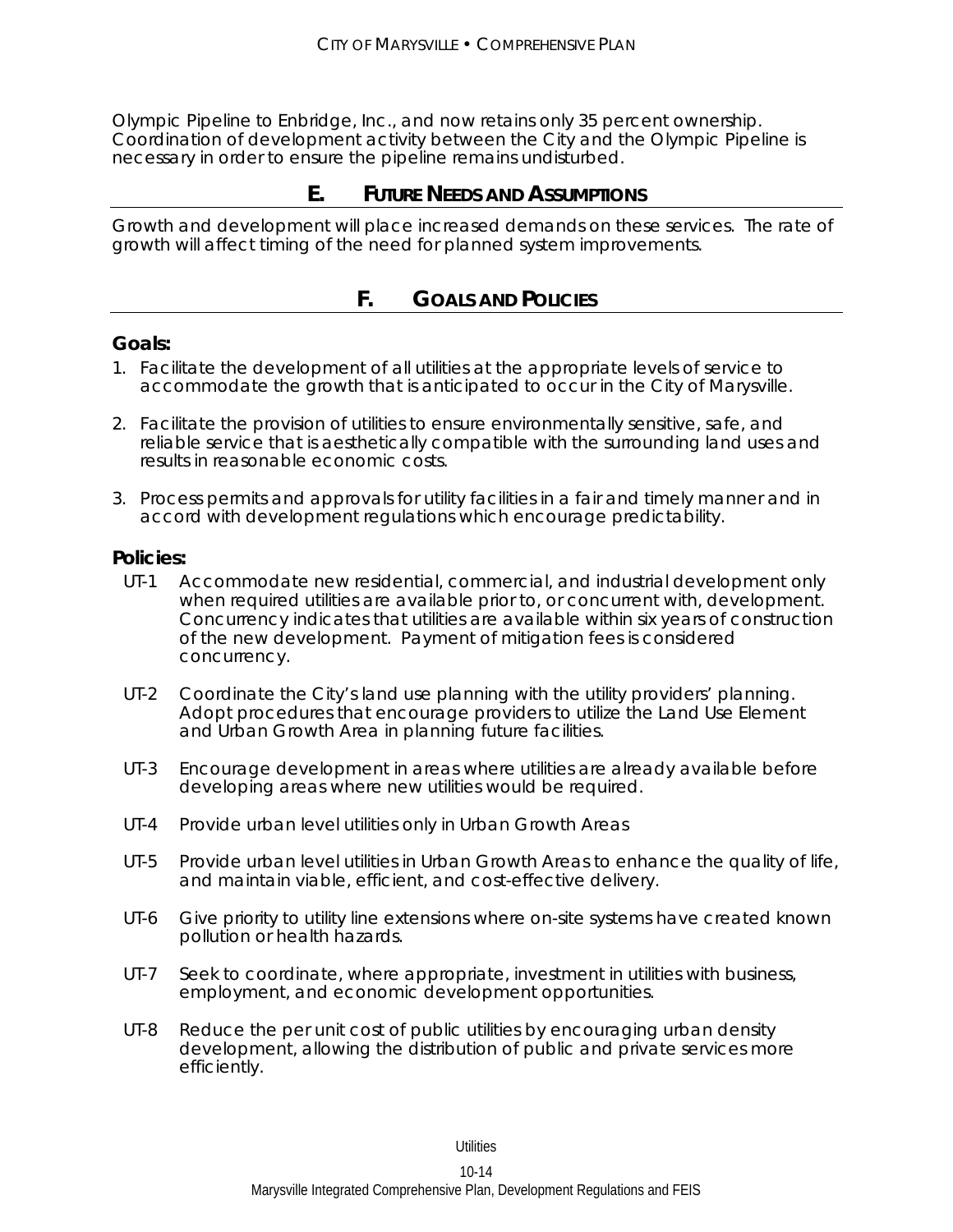- UT-9 Coordinate and consolidate utilities districts, where feasible, to distribute public and private services more efficiently.
- UT-10 Facilitate and encourage conservation of resources to delay the need for additional facilities.
- UT-11 Encourage the development of telecommunications infrastructure city-wide and region-wide.
- UT-12 Allow location of utility distribution sites within residential areas, provided they are suitably landscaped and buffered, designed, and improved to prevent hazards to life and adverse effects on the surrounding neighborhood.
- UT-13 Use incentives to encourage undergrounding of utility distribution lines.
- UT-14 Public easements and rights-of-way should be considered multiple-purpose utility/public facility corridors. New utility systems, including gas, power, communications and transmission and distribution lines, should be located in existing public rights-of-way and easements where possible.
- UT-15 Recognize the inter-jurisdictional characteristics of providing utilities and work with Snohomish County, other jurisdictions, and area wide residents.
- UT-16 Extension of utilities should be carefully staged to achieve orderly, regular, and compact development.
- UT-17 The City/Utility Providers, and school districts should maintain open communications to keep each other abreast of plans and recommendations regarding closures, changes, and expansions of schools, streets, utilities, and other facilities that might impact each other.
- UT-18 Process permits and approvals for utilities in a fair and timely manner, and in accordance with development regulations that ensure predictability.
- UT-19 Provide utilities with annual updates of population, employment, and development projections. The City and utilities will seek to jointly evaluate actual patterns and rates of growth, and compare such patterns and rates to demand forecasts.
- UT-20 Coordinate the formulation and periodic update of the utility element with adjacent jurisdictions.
- UT-21 Coordinate and seek to cooperate with other jurisdictions in the implementation of multi-jurisdictional utility facility additions and improvements.
- UT-22 Promote, when feasible, sharing trenches and coordination of construction timing to minimize construction-related disruptions to the public and reduce the cost to the public of utility delivery.
- UT-23 To facilitate coordination of public and private utility trenching activities, to promote cost efficiencies, and to reduce disruption in the street right-of-way, the Public Works Department shall provide timely and effective notification to interested utilities of road construction and of maintenance and upgrades of existing roads.